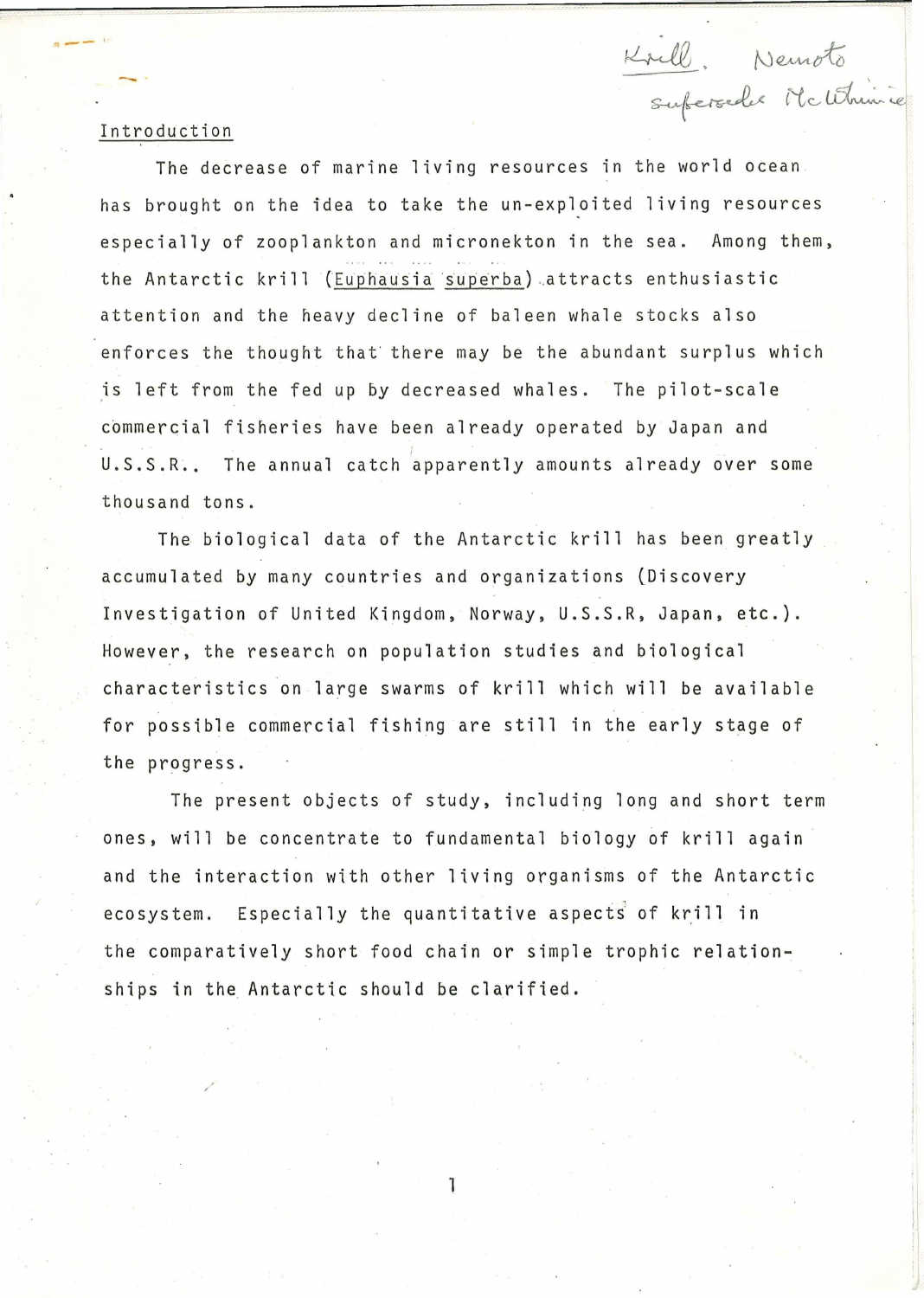## Objectives

As it is well known, the Antarctic krill (mostly of Euphausia superba) directly depend on the primary production in the Antarctic. On the other hand, krill is the only available food for higher trophic levels of animals such as baleen whales, crabeater-seals, squids, and fish in the Antarctic. Birds are also one of main predators in the Antarctic. The qualitative and quantitative analysis of food chains around this krill should be established, as one of the basic study to utilize living resources in the Antarctic.

The pilot-scale fisheries exploitation of the Antarctic krill has been operated for these several years (by fleets of Japan and U.S.S.R.). Some initial trials started in the early l960•s. Other countries also have been interested in fishing operation, and they may operate in the Antarctic in coming season.

The amount of catch is still low, say about several thousands in ton, in recent operation. However, the fishing and semi-commercial fishing operation also concentrate into certain areas where heavy occurrences of krill swarms have been observed. This possibly greatly affects the local ecosystem, especially of predators of krill as the catch is concentrated to the large sized groups of E. superba. Although rough estimates of sustainable catch have been discussed only from the surplus from the decreased organisms such as whales, the catch of krill apparently some effects to the ecosystem of the Antarctic.

Many biological parameters, which are very important for the estimate of population stocks, should be obtained to clarify this subject, especially from those heavy swarms of krill.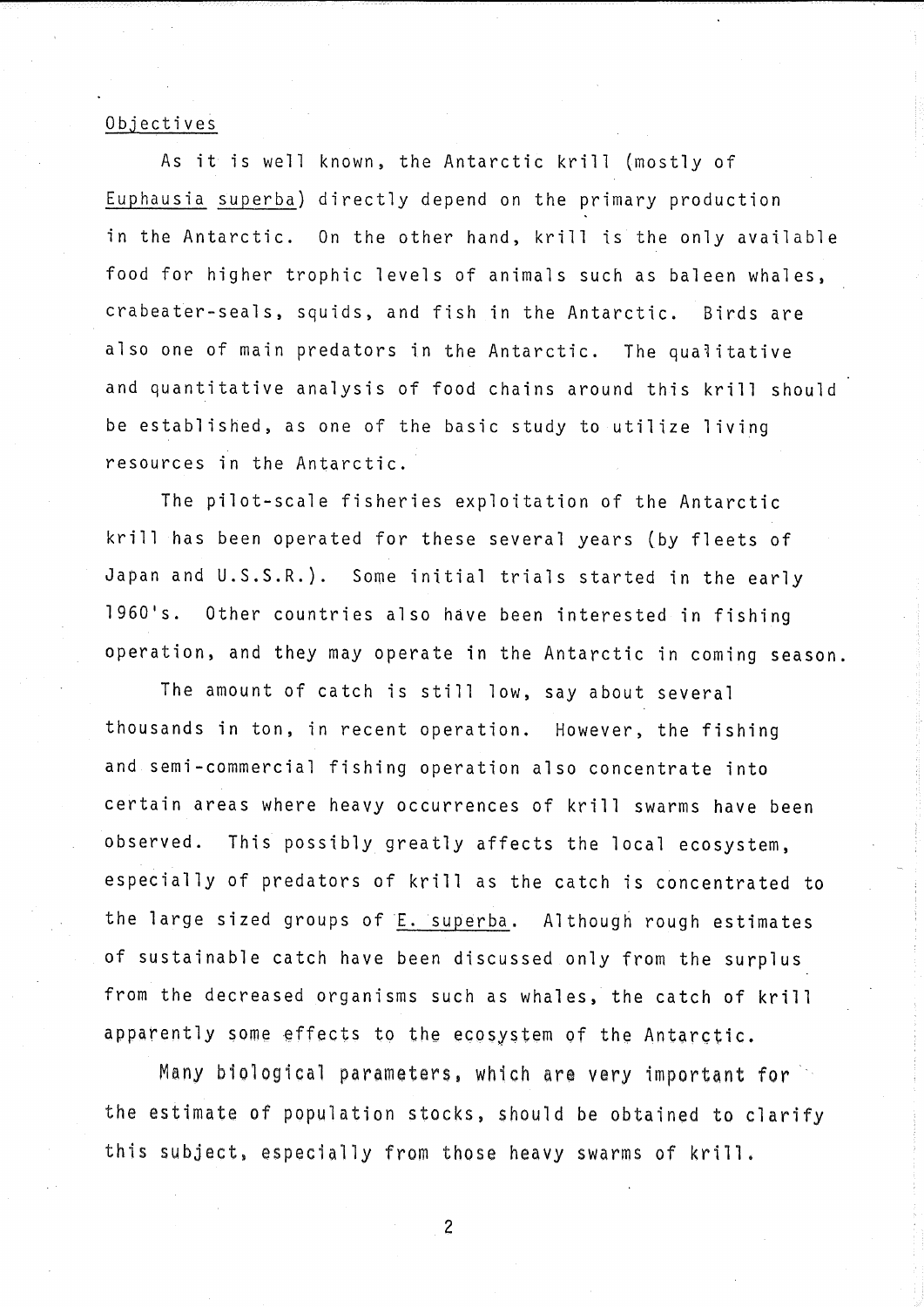The consideration should be done for the establishment of the scientific frame works of the rational utilization and management of krill stocks. This work is, of course, supported by diversed studies on the whole Antarctic ecosystem in which krill play the role. One of the basic idea is that, ·considering standing crops and productivities, we should gather the harvest of each trophic level and make the sum of total harvests a maximum for human utilization. Even in the final stages of exploitation of the Antarctic krill, the catch should be stand on the balance of the Antarctic ecosystem where all predators survive on the rest of the fisheries.

 $\rightarrow$  :  $\frac{1}{\Omega}$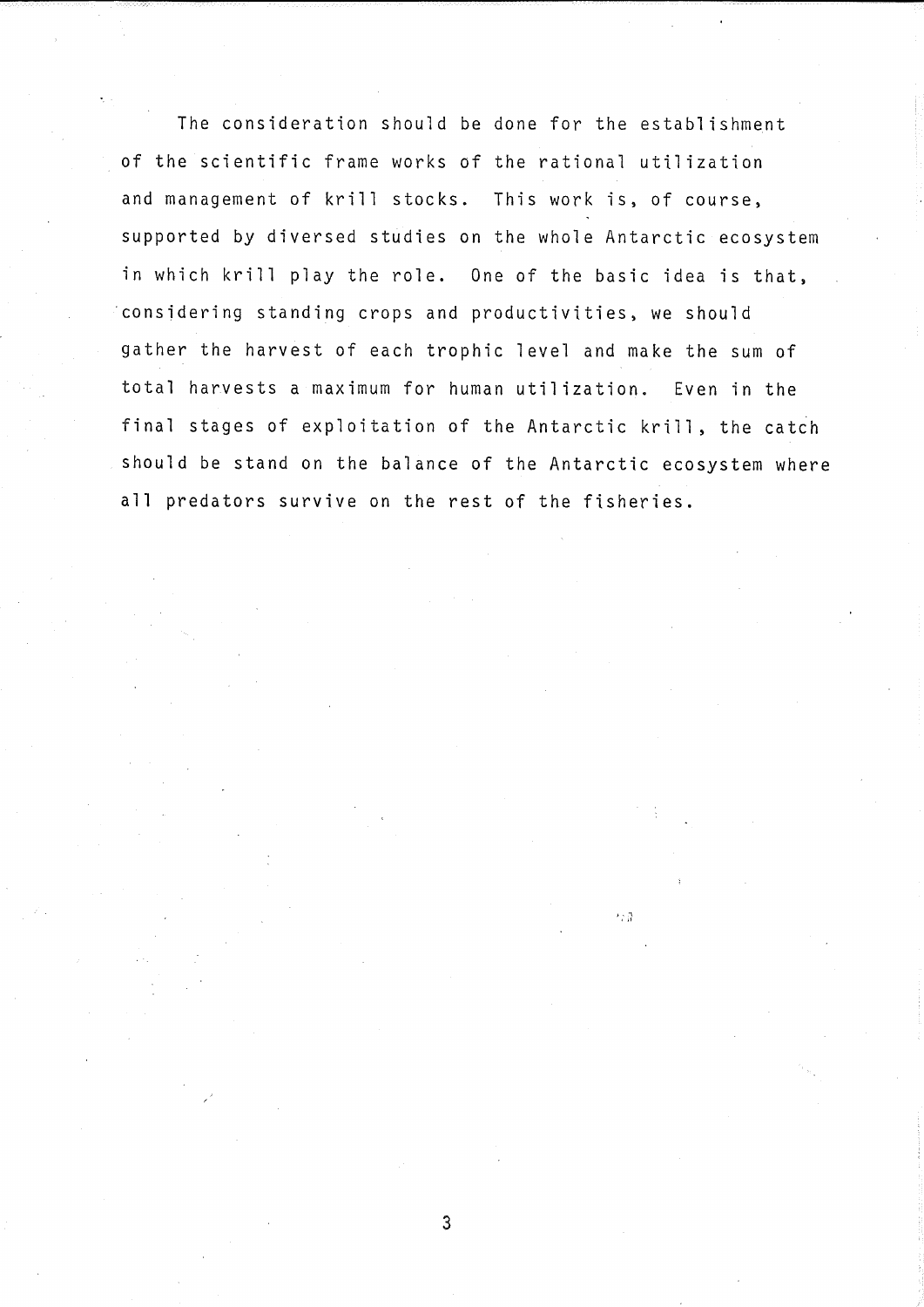Proposal of studies on ecology and population dynamics of krill 1. It is very urgent to obtain precise biological parameters, which are very important for the population dynamics of krill, with respect to

- Characteristics of mature/adult animals, size, (size range), weight/volume, sex ratios, spermatophore load,
- Characteristics of adolescents, size, weight/volume, correlations with gonadal development, duration of this phase, mortality rates (all especially in winter season),
- Larval types, sequence, longevity (calendar age) and variation, mortality rate,

- Fecundity, spawning place and depth, hatching rate. Special attention should be paid to the change and variation of biological parameters of krill after the extensive fisheries operation.

2. It is important to estimate standing stocks in each locality. The rapid scanning by acoustic survey may be the most promissing at present. Correlation should be developed between sonic scattering layers and bona fide analyses of krill and plankton populations responsible for these layers. Degital biomass counter for krill using sonic reverberation, which is already used for commercial fish, should be invented. Data permitting estimates on the potential krill harvest must be developed also not only from such surface studies but from other new methods also, satellite imagery or scanning of multi-colour photography from air-craft for examples. The trial for marking of krill may be interesting to study the population stock size as well as identification of local populations.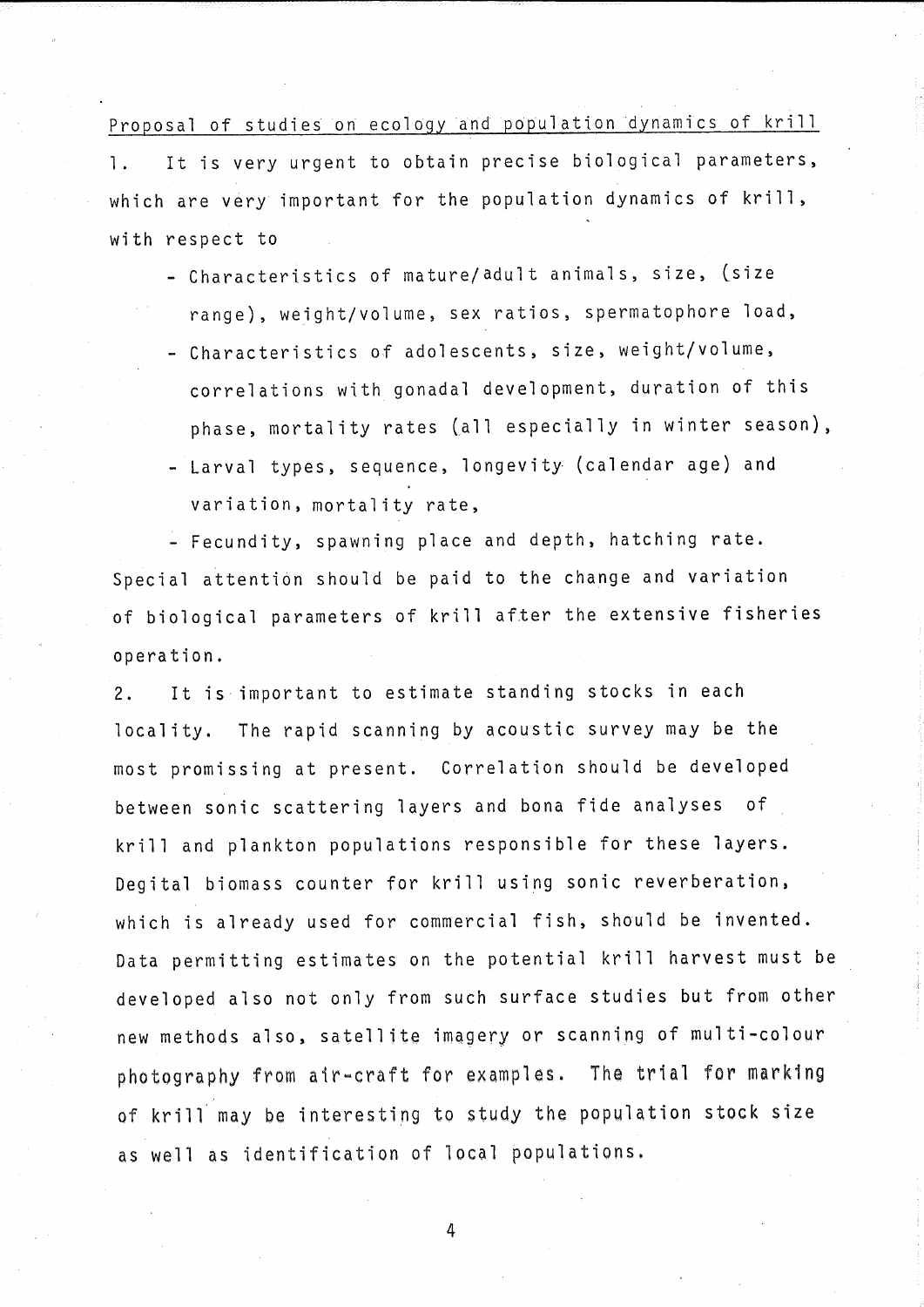3. Population characteristics of krill should be studied in major water masses, especially in relation to the West Wind Drift and the East Wind Drift. These identification of population may be studied by examination of different growth rates,enzymatic analyses (gene based isozymic patters), morphological assessment and cytological analyses.

Characteristics of krill population in swarms such as age classes, homogeneity, sex ratio; condition of maturity, mating, etc. must be defined. This examination should be done for natural swarms of various sizes and swarms resulting from artificial induction (illumination, electrical discharges, etc.). 4. Factors and forces which induce natural swarming and concentration of swarms in the certain area must be elucidated though this aspect of E. superba biology has its highest priority primarily from the point of commercial harvesting. Correlations of larval and adolescent distribution with temperature, e.g. sampling particular depth horizons through which finely resolved thermal profiles should be concurrently taken. Thus the distribution of heavy swarms (available for fishing) should be examined in relation to vertical and horizontal structure of physical and chemical environments. The clear (or nonclear) correlation between the krill swarms and primary producers (mainly diatoms phytoplankton) should be re-examined.

Based on existing data and researches under operation, geographic and temporal variation in population and concentration of krill should be verified, detailed and correlated with hydrographic and meteorological features according to years and seasons, etc.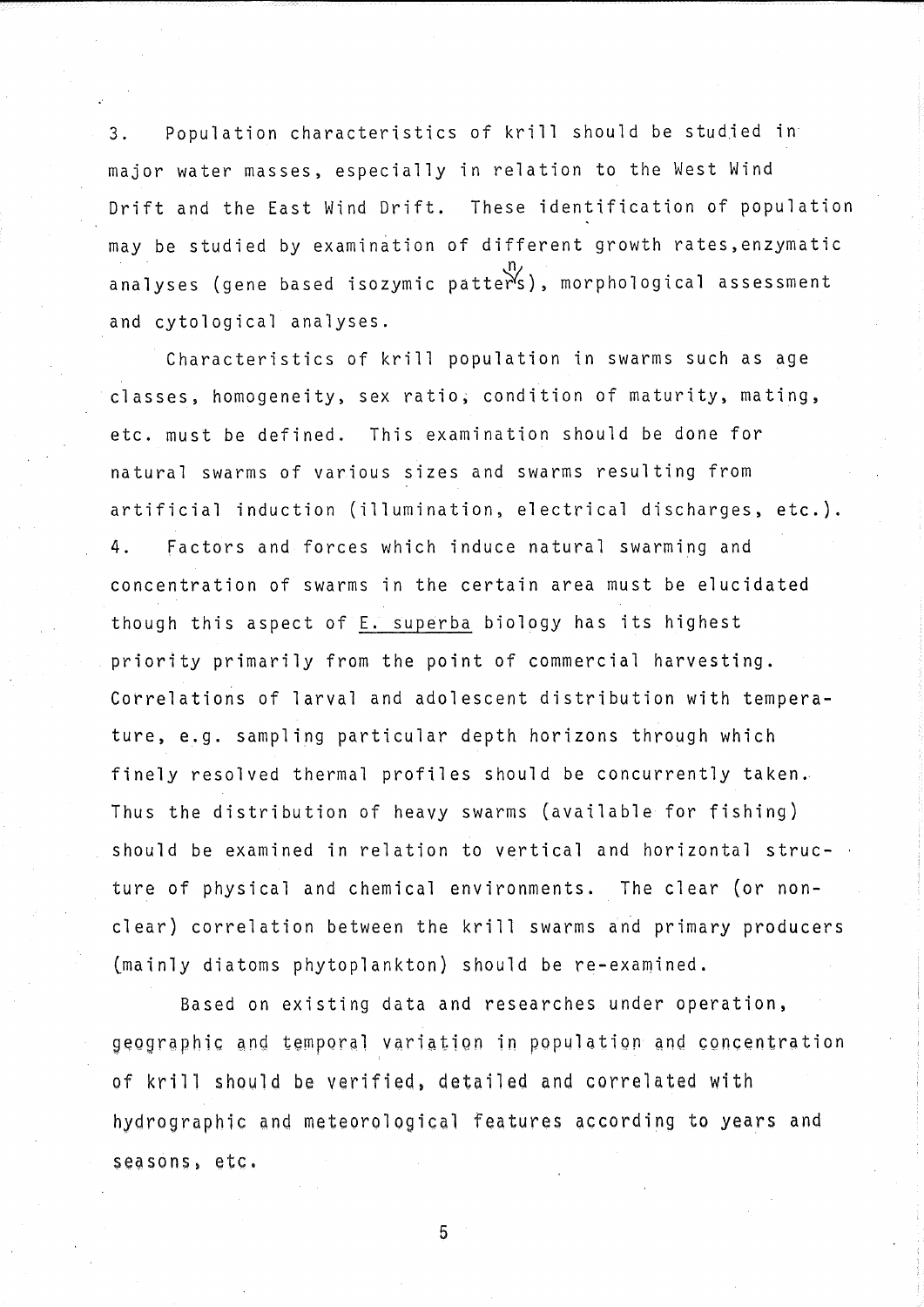5. Because of the near-shore occurrence of this species, as well as its oceanic distribution, it is recommended further that shore-based studies be initiated at feasible coastal stations.

The experimental studies in the laboratory condition or larger plant also should be operated in the well equiped land or ship laboratories. Many interesting biological informations of krill (e.g. moulting, physiological characteristics) may be obtained through the rearing and maintenance of krill in these studies. Some important physiological and ecological parameters (feeding, moulting frequency and growth increment) are also determined thus in the laboratory. Perhaps laboratory maintenance for longtime may reveal more precise consideration on krill behaviour.

6. It is essential that studies be conducted throughout all seasons within the pack-ice zone, at its edge and under the shelf ice. The studies should be conducted both in the ship survey and in coastal stations. One of the important item to clear is the show growth rate of krill in the winter season. The primary production study throughout the year is also very important and the variation of the abundance in particulate matter concentration which are utilized by krill as food should be examined.

7. To realize the whole Antarctic ecosystem, correlative biotic characteristics (phytoplankton populations, organic particulate matters, consumer populations such as baleen whales, seals, birds, fish and squids) should be examined to determine the quantitative prey-predator relationship.

It is urgent to get precise information about the